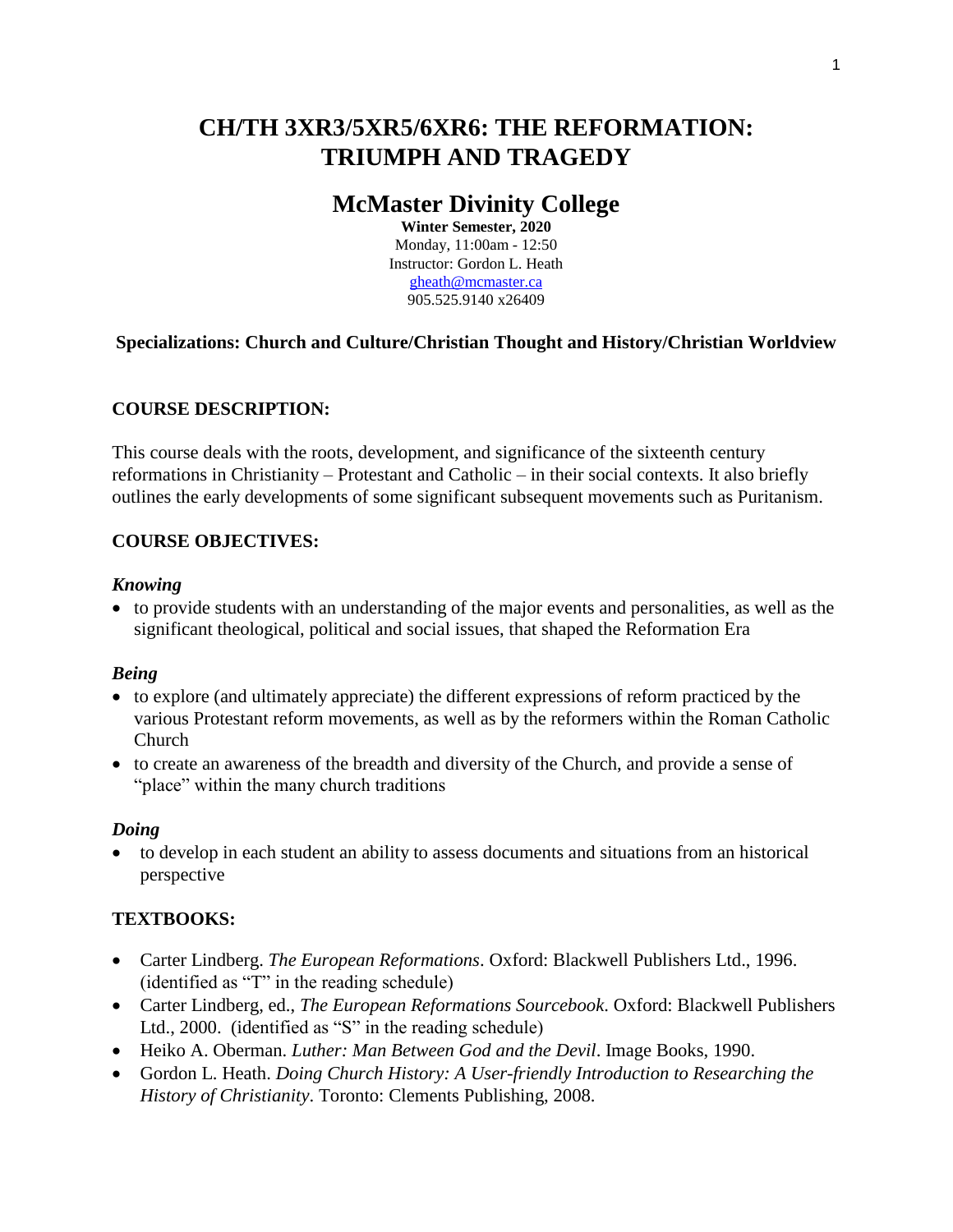All required textbooks for this class are available from the College's book service, READ On Bookstore, Room 145, McMaster Divinity College. Texts may be purchased on the first day of class. For advance purchase, you may contact READ On Bookstore, 5 International Blvd, Etobicoke, Ontario M9W 6H3: phone 416.620.2934; fax 416.622.2308; email **books@readon.ca**. Other book services may also carry the texts.

## **METHOD:**

#### **Instructor's Presentations:**

Most classes will have a presentation by the professor. This presentation will seek to build upon and further develop the readings of the text and reader, as well as explore other themes not in the two texts.

#### **Readings:**

All readings are to be completed before the class begins. These readings will not only be a critical component to understanding the events of the Reformation, but also will be an important part of the class discussions.

#### **Assignments:**

• Research Paper: Each student will write a ten-page research paper on a topic related to their specialization. The topic of this paper will be determined by the student's specialization, and developed in consultation with the professor.

#### o*Church and Culture Specialization*

The primary focus of this research should be on a theological analysis of sixteenth century (or early seventeenth) culture in regards to the Reformation. The focus should be relatively specific, rather than scattered. The interplay between Christian theology and culture should be a critical part of this analysis.

#### o*Christian Thought and History Specialization*

The research for this specialization should focus on developing critical knowledge of a key movement or event in Christian history or a deeper awareness of an aspect of Reformation theology.

#### o*Christian Worldview Specialization*

Research for this specialization should focus on a construction of one's theological position in regards to an aspect of Reformation issues, with a particular concern for the development of theology in the sixteenth century.

There are a number of ways in which this research is to be completed:

- Traditional academic research paper (6 pages)
- Non-traditional formats (6 pages)
	- o Popular article for a church or denominational publication (3 pages)
	- o Popular article for a public audience, and to be posted on a blog or Facebook (3 pages)
- Paper Presentation: On the days designated in the syllabus, students will present their research paper to the class. After each presentation, there will be a time of questions and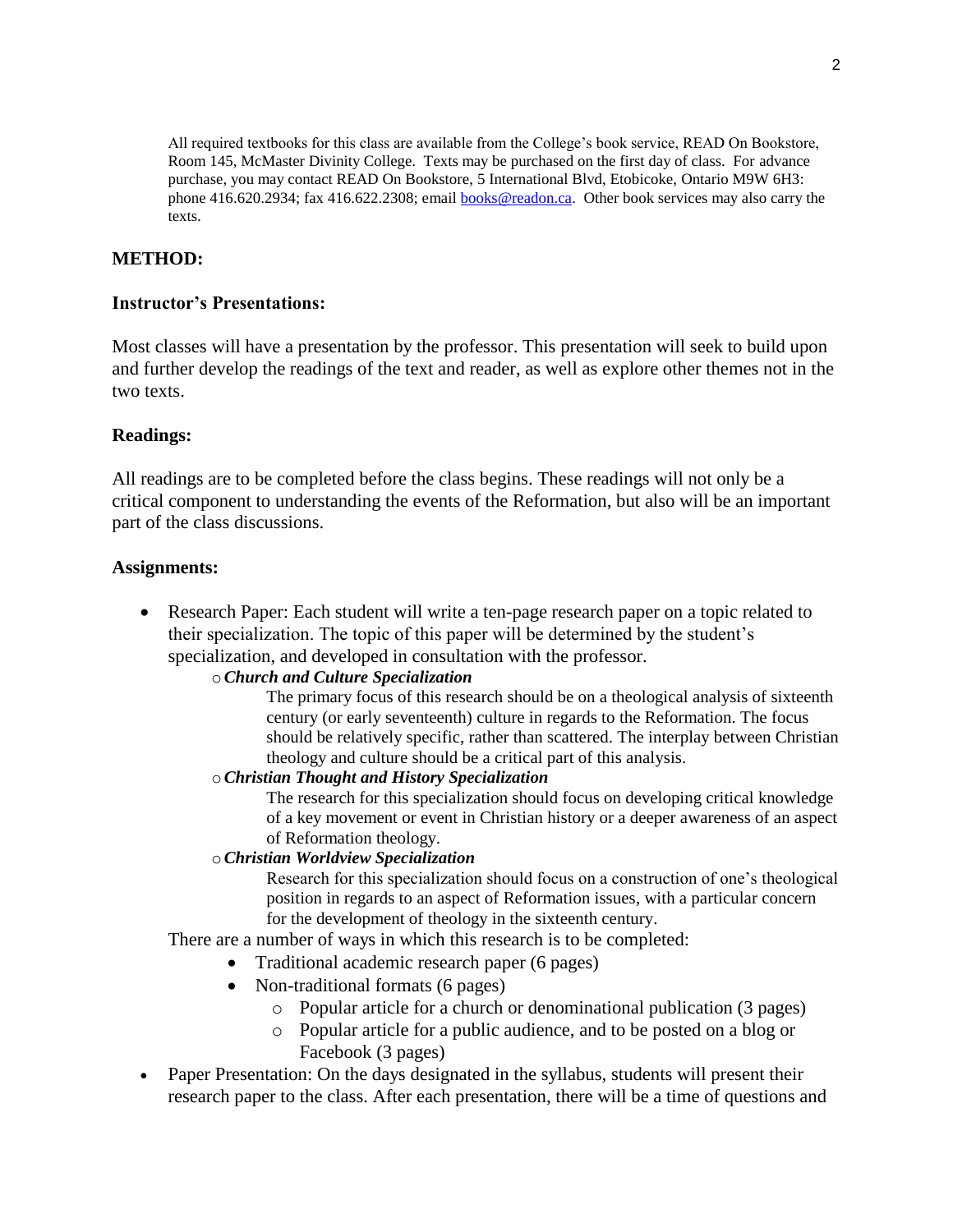discussions. Papers MUST be completed before this date. The time allotted for the presentations will depend on the number of students in the class.

- Book Review: Students will be required to write a review of Oberman's *Luther*. The fivepage review must be typed, double-spaced, 12 point font, 1¼ inch margins, and Chicagostyle endnotes (endnotes do not count towards the page count). The review must state the author's thesis, and the way in which he goes about arguing it (e.g. outline, sources used, etc.). Comments on the strength of the argument are also an expected part of the paper (but these must be based on something more substantial than "I feel".)
- Movie Review: Students will be required to prepare a review of the movie *Luther* (2003). The five-page review must focus on comparing the movie's portrayal of Luther to how the text and Oberman's book portrays Luther.
- Participation: Class participation is encouraged and expected. A part of the class participation mark will be granted for the in-class debates and discussions, as well as completion of weekly readings.

All students are expected to complete all assignments based on the instructions provided in the *Doing Church History*, and well as the MDC Style Guide.

*PhD/MA students are expected to fulfill all assignments at an advanced degree level (additional 7500 words). They will also lead class discussions.*

*DPT students will follow their own PDT syllabus.*

## **GRADING:**

| <b>Research Paper</b>     | 40% |
|---------------------------|-----|
| <b>Paper Presentation</b> | 10% |
| <b>Book Review</b>        | 25% |
| Movie Review              | 15% |
| Participation             | 10% |

## **GENERAL COMMENTS:**

- Academic dishonesty is a serious offence that may take any number of forms, including plagiarism, the submission of work that is not one's own or for which previous credit has been obtained, and/or unauthorized collaboration with other students. Academic dishonesty can result in severe consequences, e.g., failure of the assignment, failure of the course, a notation on one's academic transcript, and/or suspension or expulsion from the College. Students are responsible for understanding what constitutes academic dishonesty. Please refer to the Divinity College Statement on Academic Honesty ~ <http://www.mcmasterdivinity.ca/programs/rules-regulations>
- McMaster Divinity College uses inclusive language for human beings in worship services, student written materials, and all of its publications. In reference to biblical texts, the integrity of the original expressions and the names of God should be respected. The NRSV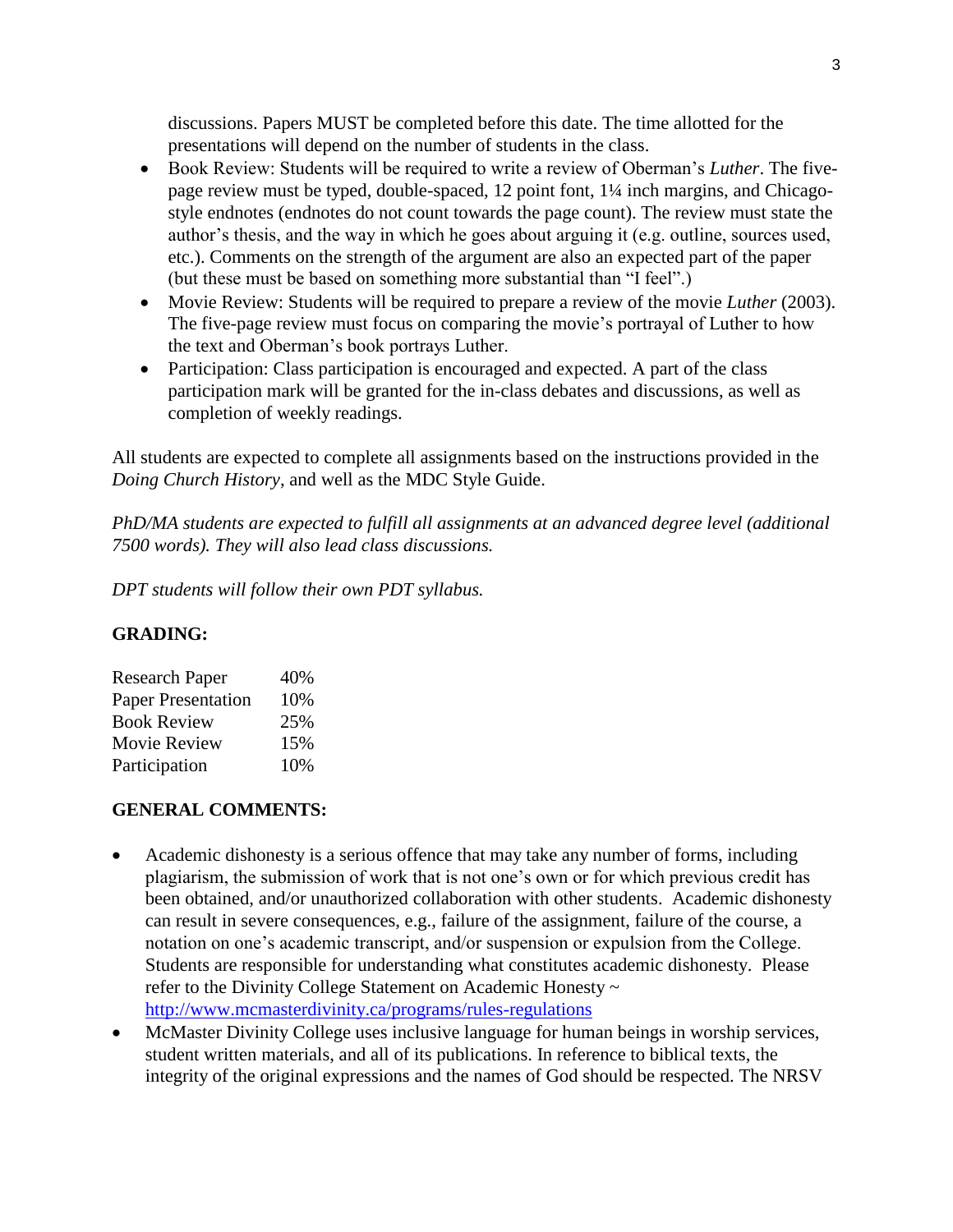and TNIV are examples of the use of inclusive language for human beings. It is expected that inclusive language will be used in chapel services and all MDC assignments.

 All stylistic considerations (including but not limited to questions of formatting, footnotes, and bibliographic references) must conform to the McMaster Divinity College Style Guidelines for Essays and Theses <http://www.mcmasterdivinity.ca/sites/default/files/documents/MDCStyleGuide.pdf> Failure

to observe appropriate form will result in grade reductions.

- Essays must be handed in at the beginning of the class on the day they are due. All other essays will be considered to be late. Students may be exempted from the late penalty of 5% per day (not including weekends) if they attach to their essay a letter explaining the genuine emergency that delayed them. Late assignments (even ones with an extension) will not receive comments and constructive criticism from the professor/s, and may not be returned at the same time as the papers submitted on the due date. Submit an electronic copy on the due date or a hard copy before the due date if you are unable to be in class on the due date because of a foreknown absence.
- Two forms of submission of work are possible: (1) Electronic copies in MS Word. Please send the document with your last name and the paper title in the file name (2) Hard copies should be stapled and submitted with a cover sheet.
- Unless noted otherwise, all written work must conform to the *McMaster Divinity College Style Guidelines for Essays and Theses*. For the PDF click here: [http://www.macdiv.ca/students/documents/MacStyleGuideApr1508.pdf\)](http://www.macdiv.ca/students/documents/MacStyleGuideApr1508.pdf).
- Please turn off your cell phone and/or pager before the class begins.
- Please do not attend class if you are ill and contagious (e.g. the flu).

## **BIBLIOGRAPHY:**

Please see extensive bibliography in Lindberg's *The European Reformations*.

#### **COURSE OUTLINE:**

#### **January 6**

Introduction to Class, Reformation Historical Research, Background to the Reformation Lindberg  $(T)$ : ch. 1,2 Lindberg (S): ch. 1

#### **January 13**

Luther and the German Reformation Lindberg (T): ch. 3,4,5,6,9 Lindberg (S): ch. 2,3,4,5,8

#### **January 20**

Luther and the German Reformation (cont.)

#### **January 27** *\*Book Review Due\**

Zwingli and Calvin and the Reformed Movement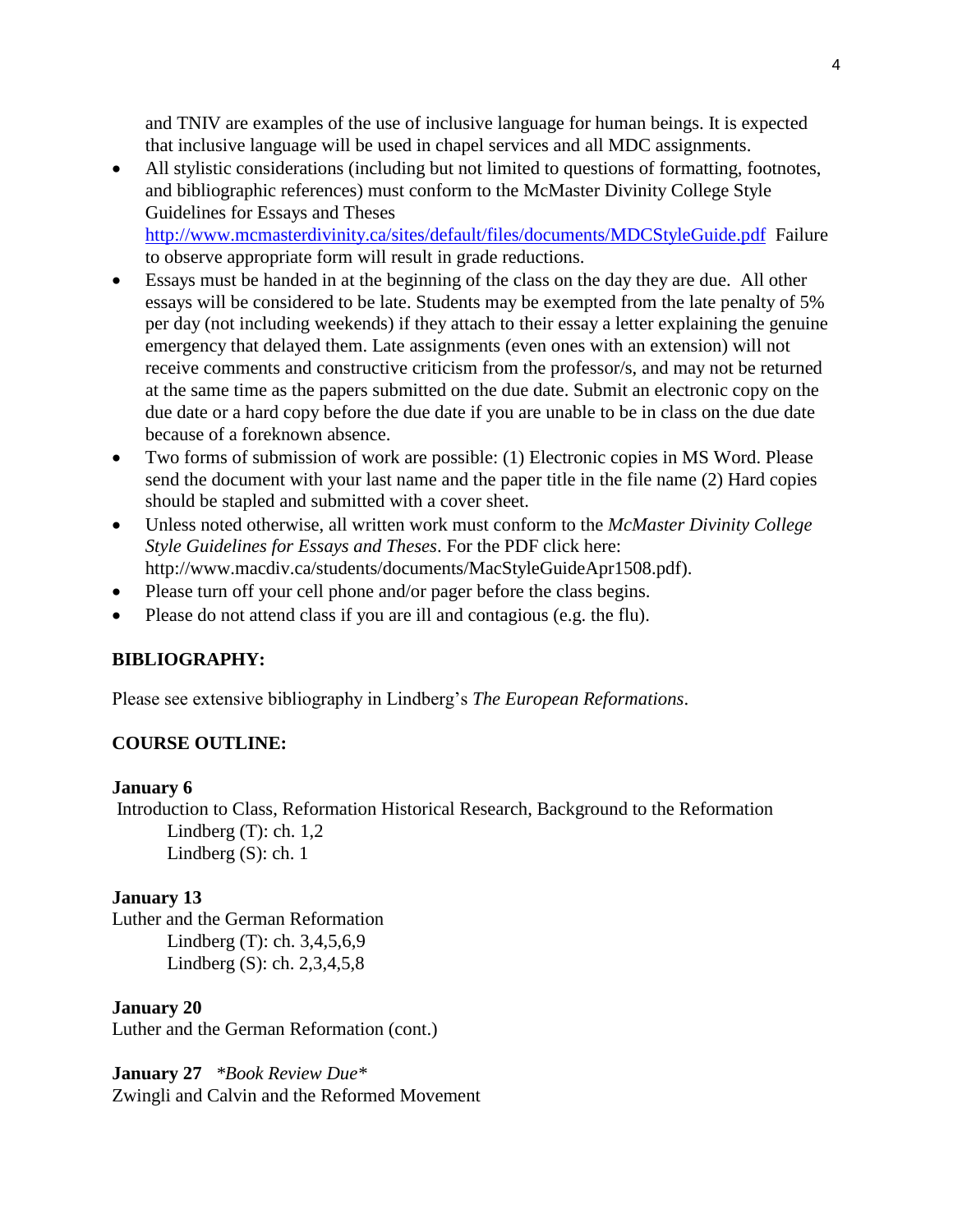Lindberg (T): ch.7,10,11,12 Lindberg (S): ch.6,9,10,11

#### **February 3**

The English Reformation Lindberg (T): ch.13 Lindberg (S): ch.12

#### **February 1 0**

The Radical Reformation Lindberg (T): ch.8 Lindberg (S): ch.7

**February 17** *Reading Week - No Classes*

**February 2 4** *\*Movie Review Due\** The Catholic Reformation Lindberg (T): ch.14 Lindberg (S): ch.13

#### **March 2**

Theme: TBD

**March 9** Theme: TBD

#### **March 16**

Theme: Is the Reformation Over? Lindberg (T): ch.15 Lindberg (S): ch.14

**March 23** *\* Research Paper Due\** Paper Presentations (or topic TBD)

**March 30** Paper Presentations

**April 6** Paper Presentations Concluding Remarks